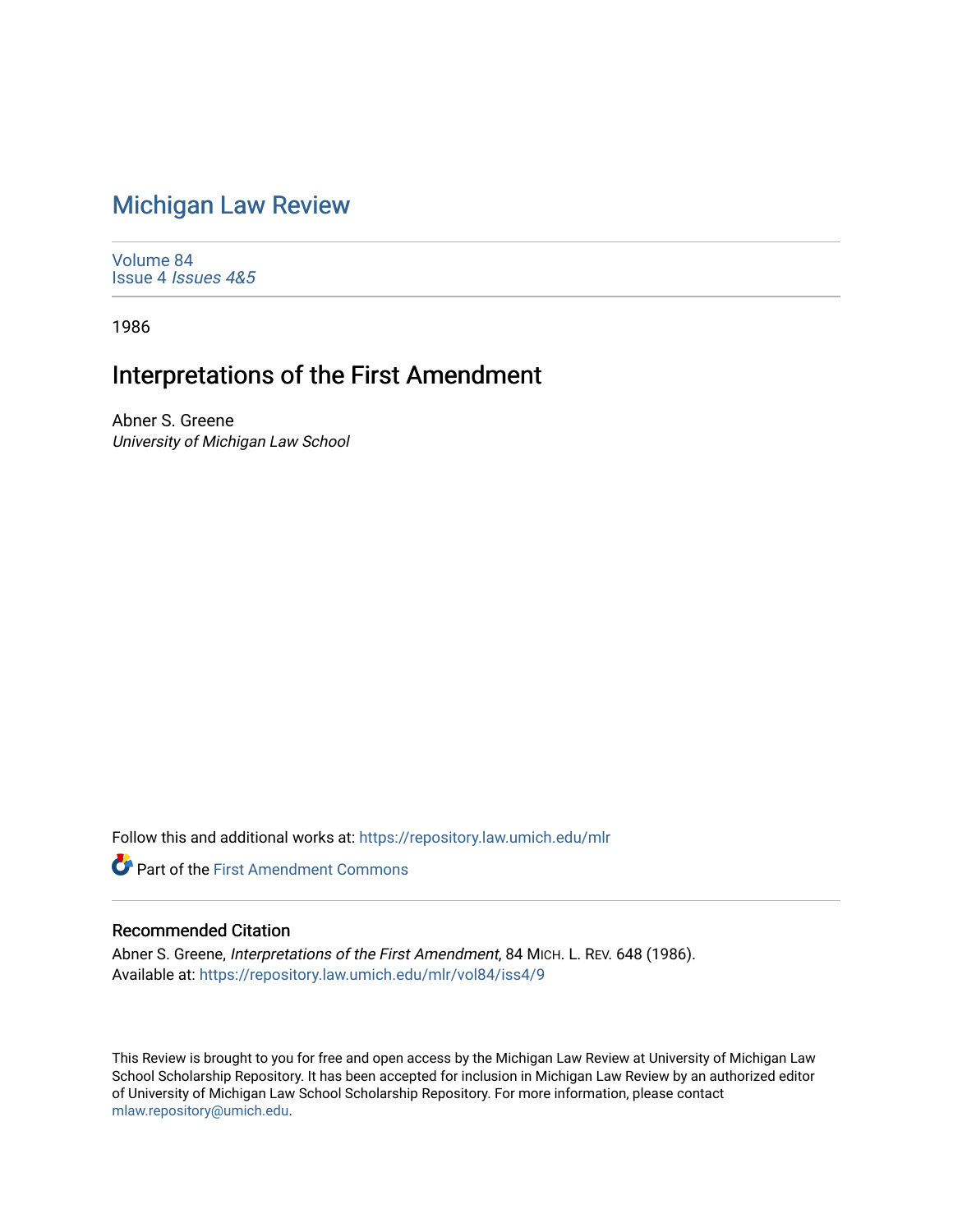INTERPRETATIONS OF THE FIRST AMENDMENT. By *William W. Van Alstyne.* Durham, **N.C.:** Duke University Press. 1984. **Pp.** x, 136. \$24.75.

It is not entirely clear why so many people write about the first amendment. Granted, the freedoms contained therein are significant bulwarks of the American way, and, certainly, there is much to be said in terms of legal theory and ethical philosophy about these freedoms. Nonetheless — and this observation really applies only to the speech and press clauses of the first amendment<sup>1</sup> — there appears to be a powerful force of analytic reduction at work in most first amendment scholarship. Everyone agrees, though often for different reasons, that the freedoms of speech and press are good things; everyone agrees, though often with different problems in mind, that these freedoms are not absolutes, but can be limited **by** certain public interests (even Hugo Black would have approved of laws against perjury); and everyone agrees, though often not explicitly, that at some point in the analysis a balance must be struck between the freedom in question and the countervailing public interest.2 This analytic reduction (to a balancing test) does leave much work to be done in the trenches. The ferreting out of reasons why we protect the freedoms of speech and press, the elucidation of how the exercise of these freedoms may on occasion collide with the interests of others, and the assigning of weights to the opposing freedoms and interests so that one side may be granted the protection of the law and the other side left to lick its wounds, are all socially (and academically) productive enterprises. But at a metatheoretical level ("How do we think about the first amendment?") and at a subtheoretical level ("What's really going on when people think about the first amendment?"), the analytic reduction appears unavoidable. The problem for the reader then becomes one of determining what each new piece adds to the overcultivated field. Upon encountering so much that seems familiar in a first amendment essay, the reader may wonder, "What is it that *this* work has to say?"

In his book *Interpretations of the First Amendment,* Professor William W. Van Alstyne of Duke Law School has three, perhaps four,

**<sup>1.</sup>** The observation may also apply to some extent to the religion clauses, but because these clauses generally pose additional, different sorts of problems, and because Professor Van Alstyne does not discuss them, they are not included here.

*<sup>2.</sup> See, eg.,* F. **SCHAUER,** FREE **SPEECH:** A **PHILOSOPHICAL ENQUIRY** 132 (1982) ("There is no way around the difficult task of evaluating the strength of the free speech interest, the strength of the opposing interests, and the balance between the two."); L. TRIBE, **AMERICAN CONSTITU-TIONAL** LAW **583** (1978) ("it is impossible to escape the task of weighing the competing considerations"); Shiffirin, *The First Amendment and Economic Regulation: Away from a General Theory of the First Amendment,* **78** Nw. **U.** L. REv. 1212, 1283 (1983) (arguing that general theories of the first amendment abstract from the delicate balancing considerations that must take place).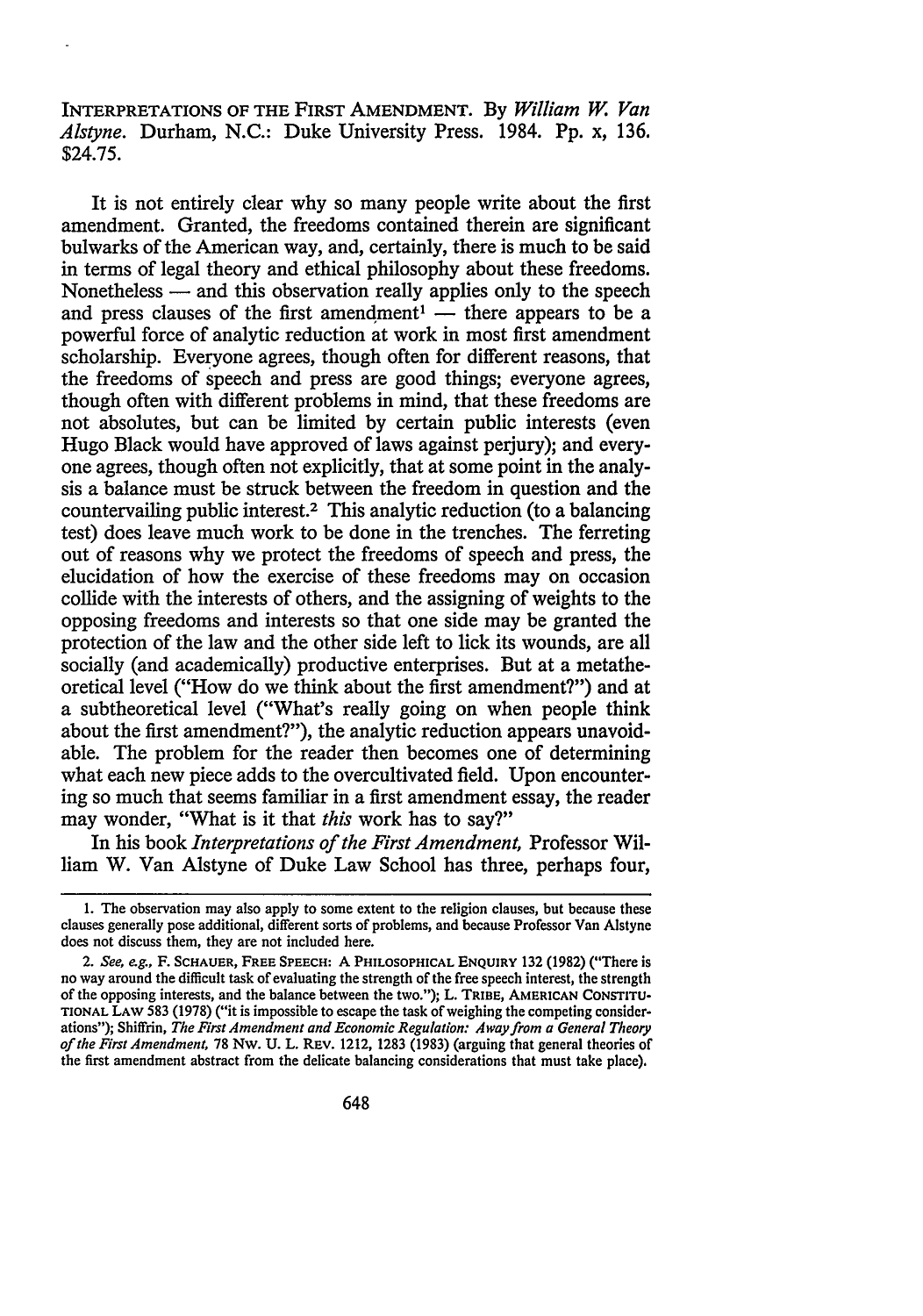things to say about the freedoms of speech and press.3 First, he provides a general formulation of the free speech clause, in the manner of a test:

The question in each case is whether the circumstances were sufficiently compelling to justify the degree of infringement resulting from the law, given the relationship of the speech abridged to the presuppositions of the first amendment, and the relationship of the law to the responsibilities of the level of government that has presumed to act. [p. 48]

Second, he contends that the press should not be given a preferred first amendment position. He suggests that "[s]hould newspapers succeed in creating special first amendment . . . privileges that set them uniquely apart, they may thereafter discover that they have also paved the way for the loss of some of their own editorial freedom and for the escalation of their legal liabilities" (p. 65). Finally, he argues against regulating the electronic media:

[I]sn't it possible to convert airwave-frequency scarcity essentially to an ordinary problem of mere economic scarcity, pursuant to which **...** the fact of economic scarcity per se is not a sufficient justification for requiring a private party to use his speech-property (whether a newspaper or a broadcast station) as an unwilling carrier of other people's messages? [p. 86]

He notes, however, that "it is not obvious that *the* freedom of speech would be appropriately enhanced by exclusive reliance upon a private property system that would literally drive out all those unable to compete effectively with dollars" (p. 88).

The first chapter, "A Graphic Review of the Free Speech Clause," presents a series of arguments accompanied by a series of graphic depictions of what the first amendment might and might not protect. "Might and might not" rather than "ought and ought not" is descriptive of Van Alstyne's rather carefully non-normative method of presentation. Even when he states his general formulation of the free speech clause (quoted above), Van Alstyne is merely recounting how the Court has behaved. His descriptive conclusion — there are certain categories of speech *(e.g.,* criminal solicitation, perjury) that never receive first amendment protection ("definitional balancing"), and there are certain instances of otherwise protected speech that sometimes lose first amendment protection *(e.g., clear, present, and serious danger;* "ad hoc balancing") — is indeed nothing new. His task here appears

<sup>3.</sup> The book is comprised of an introduction called "Interpreting *This* Constitution," which essentially argues against noninterpretivist theories of judicial review, and three chapters. Chapter 1 is an adaptation of an article previously appearing in 70 **CALIF.** L. REV. 107 (1982) as *A Graphic Review of the Free Speech Clause.* Chapter 2 is not an adaptation from a previous article, but is derived from some related works that appeared in 9 HoFSTRA L. REV. 1 (1980) as *The First Amendment and the Free Press: New Trends and Old Theories,* and in 28 HASTINGs L.J. 761 (1977) as *The Hazards to the Press of Claiming a "Preferred" Position.* Chapter 3 originally appeared in different form in 29 S.C. L. REV. 539 (1978) as *The Möbius Strip of the First Amendment: Perspectives on Red Lion.*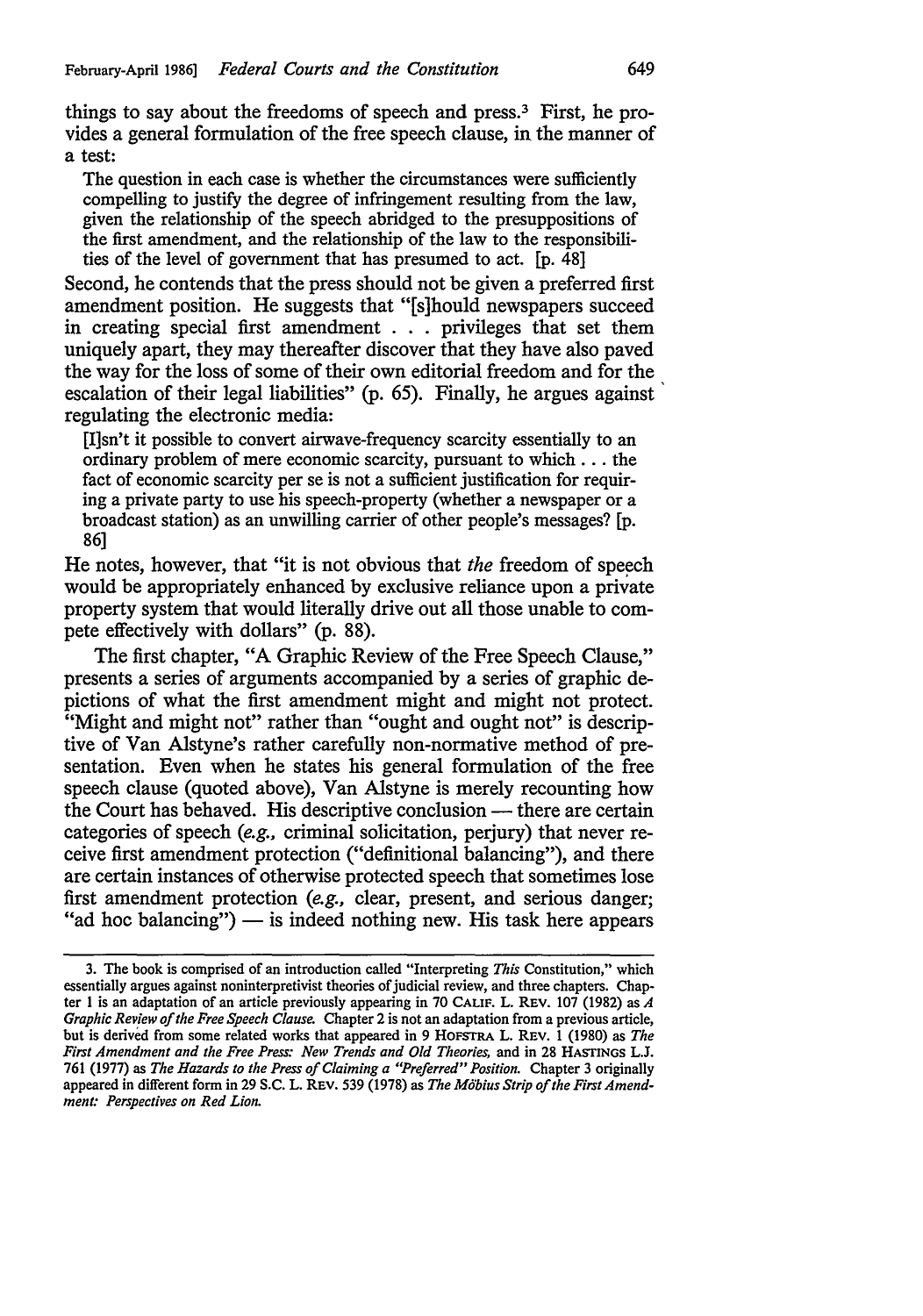to be one of synthesis and restatement, not one of "original" affirmative argument. As such, the first chapter is a cogent review of the free speech clause.

The second chapter, "The Controverted Uses of the Press Clause," presents the arguments for and against a preferred first amendment position for the press. Agency theory is central here; the argument in favor of a preferred position is that the press acts as the public's agent, as the "fourth estate," against the government. But Van Alstyne finds two arguments against a preferred position more persuasive. First, the preferred position's factual predicate is false — the press acts often out of a profit motive and not from a sense of fiduciary duty. Second, and significantly, if the press wants to be treated specially *because* it acts as the public's agent, then the press must also bear the heavy accountability of a fiduciary, thereby losing editorial autonomy and gaining legal liability.

But Van Alstyne fails to consider that what's special about the press may be a constitutional grant of rights *without* duties, that is, that the first amendment's separate phrase "or of the press" was meant to secure to the press a broader scope of legal protection, both as a sword *(e.g.,* access rights) and as a shield *(e.g.,* libel defense), and that the only way to secure such protection is by not burdening the press with a commensurate set of duties to match its rights. The press may, in the end, serve a stronger public agency function by being permitted to roam free.

In his third and most provocative chapter, "Scarcity, Property, and Government Policy: The First Amendment as a Möbius Strip,' Van Alstyne details the arguments for and against treating electronic media differently from print media. The basic argument in favor of different treatment is the familiar one of spectrum scarcity and public trust: There is more demand for broadcast frequencies than there are frequencies, the government "owns" the airwaves, and therefore with the rights of a license come the duties of regulation. Van Alstyne neatly sidesteps the problem of unconstitutional conditions, that is, the argument that the government can't impede constitutional rights (here, freedom of the press) by granting a privilege (here, a broadcast license) conditioned on the relinquishment of those rights (here, by the imposition of the various Federal Communications Act regulations<sup>4</sup>). In a footnote, Van Alstyne points out that the doctrine of unconstitutional conditions does not invalidate *all* conditions on governmental privileges; rather,

it imposes upon government the burden to demonstrate a constitution-

<sup>4.</sup> These regulations include the duty to devote broadcast time to relevant public issues, the duty to provide equal time to the opposition when a partisan perspective on a controversial public issue is broadcast, and the duty to permit local programming during a portion of prime time. The Federal Communications Act appears at 47 U.S.C. §§ 151-609 (1982) (originally en- acted as the Communications Act of 1934, ch. 652, 48 Stat. 1064).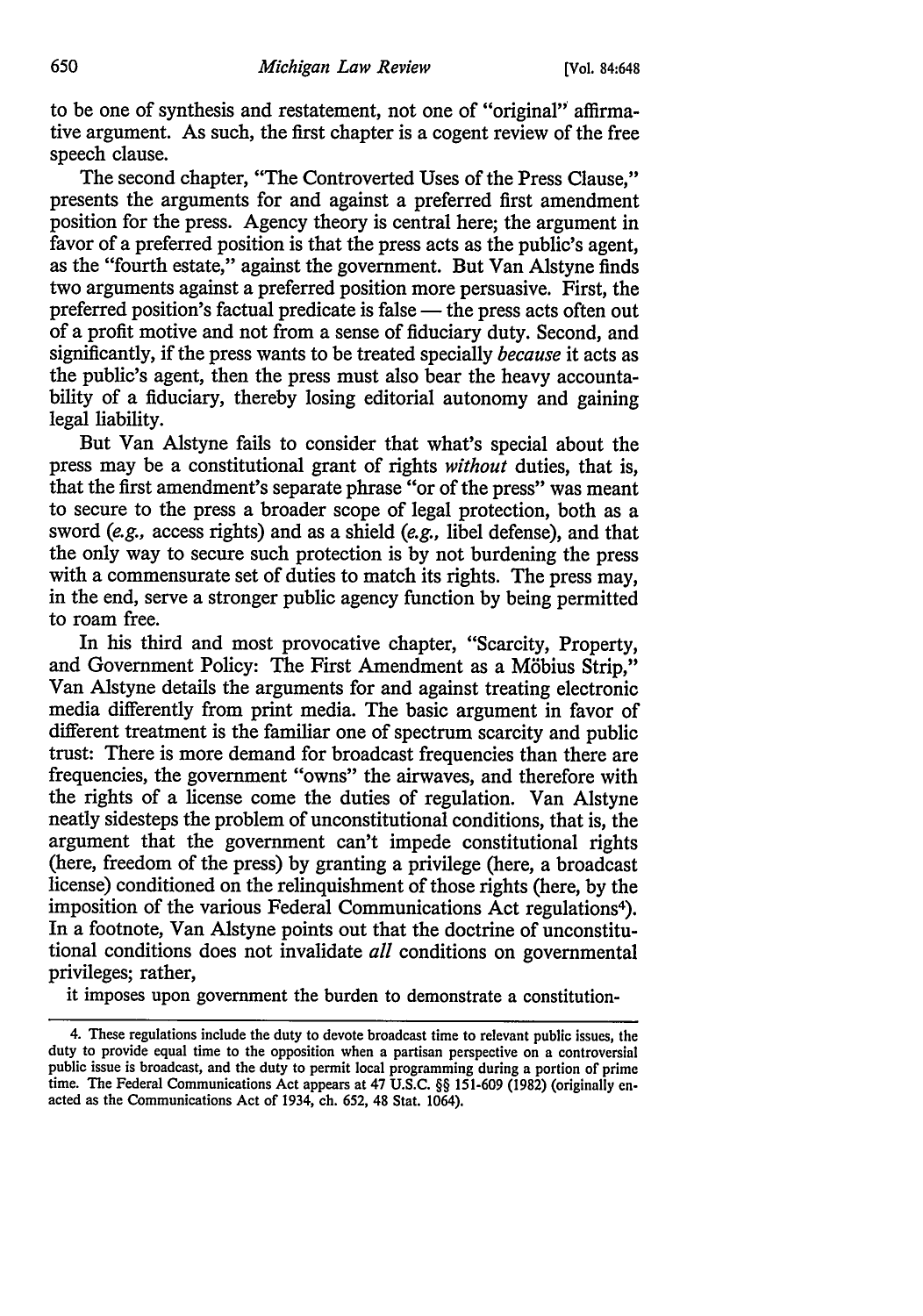ally significant difference sufficient to account for a condition (namely, the duty to carry other people's messages) distinguishably relevant to this context. Here, of course, the "distinguishably relevant" fact is the exclusivity of use-rights granted the successful applicant, and the justification of mitigating the excluded use-rights of others [who were denied, or lack, a license]. [p. 123 n.65]

But, as in Chapter Two, both a factual and a theoretical flaw exist in the argument supporting different treatment (here, of electronic media from print media; there, of the press from other free speech agents), and Van Alstyne finds these flaws irreparable. The factual problem is that as a result of technological developments there may not actually be more demand for broadcast frequencies than there are frequencies. The theoretical problem is that, even with spectrum scarcity, the government could allocate broadcast frequencies as it does real property - by selling on the open market. For the reader who is concerned about wealth distribution problems in this free market scenario, Van Alstyne adds a few pages of distressed acknowledgment that people without money will, indeed, have trouble competing under this new, deregulated regime. He admits that *some* airwave use might be best set aside from the open market auction.

Van Alstyne frames this last chapter with the image of a Möbius strip, defined as "Topology, a one-sided surface that can be formed from a rectangular strip by rotating one end 180\* and attaching it to the other end" (p. 68). Van Alstyne quotes approvingly from a student's paper: "Deriving a consistent theory of the First Amendment from the myriad opinions of the Supreme Court represents a task similar to the problem of defining the inside and outside of a Möbius strip; that which appears logical at one point evaporates from another perspective" (p. 68). First amendment jurisprudence is, on this view, paradoxical, endorsing at various moments seemingly contradictory values.

Regarding electronic media, Van Alstyne's point is that the first amendment can be invoked to argue both for and against regulation. But surely this is not news; Rawls, for example, made quite clear that one's ability to speak — which is influenced by one's wealth — affects the value of the otherwise abstract "freedom of speech."<sup>5</sup> Furthermore, that the derivation of a consistent first amendment theory leads to a paradox because neoclassical and Keynesian economics can both be invoked in defense of a reasonable interpretation of the amendment does not appear to distinguish the problematic nature of first amendment theory from that of other constitutional provisions, or from other areas of law. Wealth is often necessary for the exercise of freedom; regulation of one person's freedom is often necessary for another's to flourish. This is so with speech and press  $-$  and beyond.

**<sup>5.</sup> J.** RAwLs, **A THEORY OF JUSTICE 221-28 (1971).**